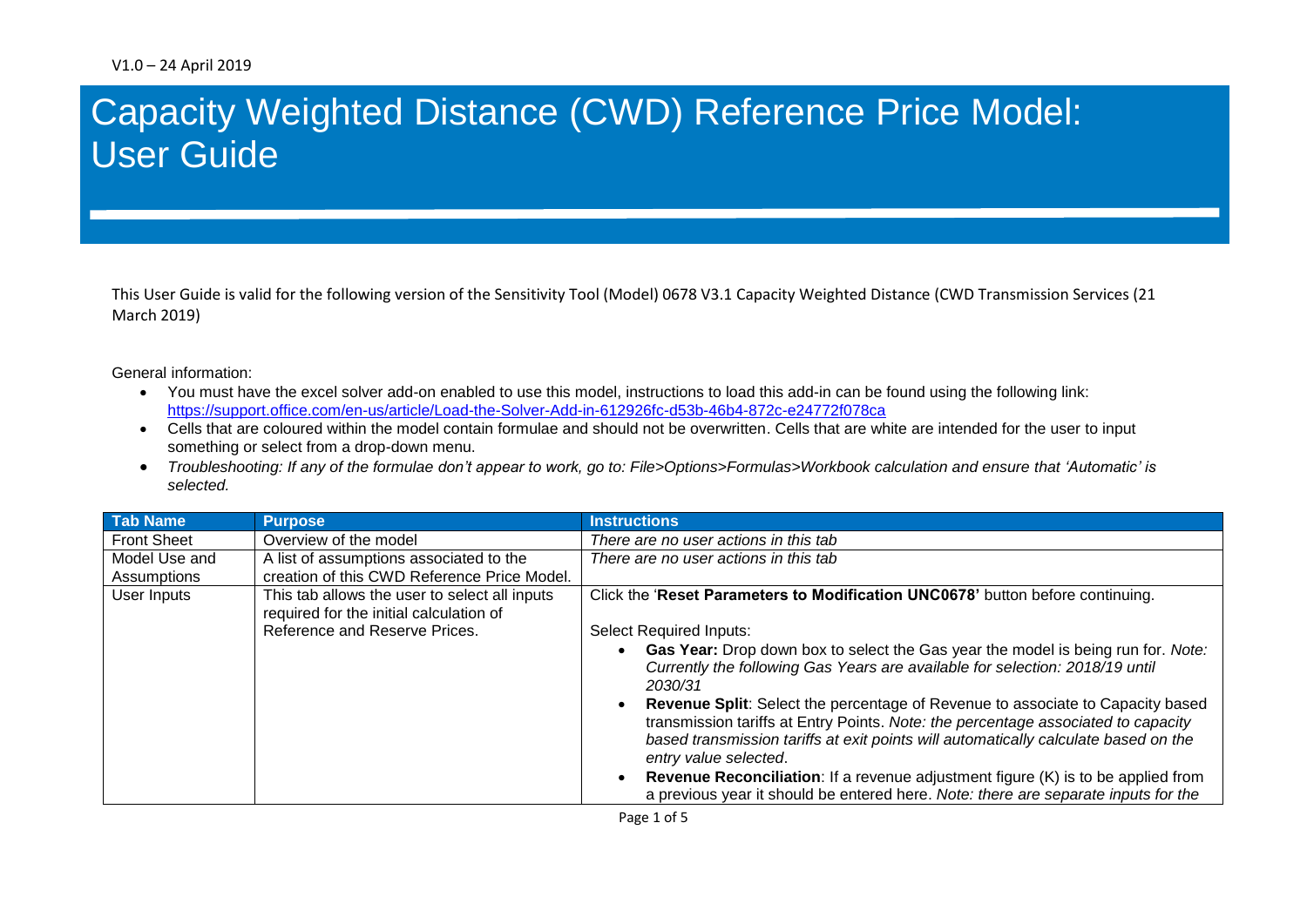| adjustments to entry and exit.                                                                                                                                          |
|-------------------------------------------------------------------------------------------------------------------------------------------------------------------------|
| Forecast Contracted Capacity (FCC): A drop down box to select a proxy for                                                                                               |
| Forecasted Contracted Capacity for entry and exit capacity. Note: a percentage                                                                                          |
| multiplier can be applied to the selected FCC that will apply across each NTS                                                                                           |
| Entry and Exit Point.                                                                                                                                                   |
| <b>Exclude Existing Contracts: You can select either:</b>                                                                                                               |
| o Yes: This excludes entry capacity associated with existing contracts from                                                                                             |
| the calculation of prices; or                                                                                                                                           |
| No: This allows prices to be calculated without excluding existing                                                                                                      |
| contracts. This allows you to see what prices would have been under the                                                                                                 |
| CWD model if all capacity had been sold under the new arrangements (for                                                                                                 |
| comparison purposes). Note: This is unrealistic since there are existing                                                                                                |
| contracts which have revenue associated to them.                                                                                                                        |
| Non-IP Multipliers: Allows multipliers to be set for each capacity period (MSEC,                                                                                        |
| DADSEC, WDDSEC for Entry Points and Firm for Exit Points (not including IPs)                                                                                            |
| independently.                                                                                                                                                          |
| IP Multipliers: Allows multipliers to be set for each capacity period                                                                                                   |
| (Quarterly/Monthly/Daily/Within-day) for Entry and Exit Interconnection Points                                                                                          |
| independently.                                                                                                                                                          |
| <b>Storage Discount:</b> Allows the input of a percentage discount to be applied to                                                                                     |
| Entry and Exit storage Sites independently.                                                                                                                             |
| <b>LNG Discount:</b> Allows the input of a percentage discount to be applied to Entry                                                                                   |
| LNG Sites independently.                                                                                                                                                |
| Probability of Interruption: Click on either the Entry or Exit Probabilities of<br>Interruption Buttons in turn to input any required probabilities of interruption for |
| each Entry or Exit Point respectively.                                                                                                                                  |
|                                                                                                                                                                         |
| Click the "Calculate Prices" Button once your inputs have been selected and before                                                                                      |
| proceeding to view the outputs in the following tabs.                                                                                                                   |
|                                                                                                                                                                         |
| Once you have received a message to say that prices have been calculated, please click                                                                                  |
| on the relevant button to see the initial Entry or Exit Prices. Note: these will be overwritten                                                                         |
| once adjustments have been applied.                                                                                                                                     |
|                                                                                                                                                                         |
| Revenue adjustment: Applied to the revenue input at the start of the model and flows                                                                                    |
| through to all prices, maintaining the same weighting between locations that was                                                                                        |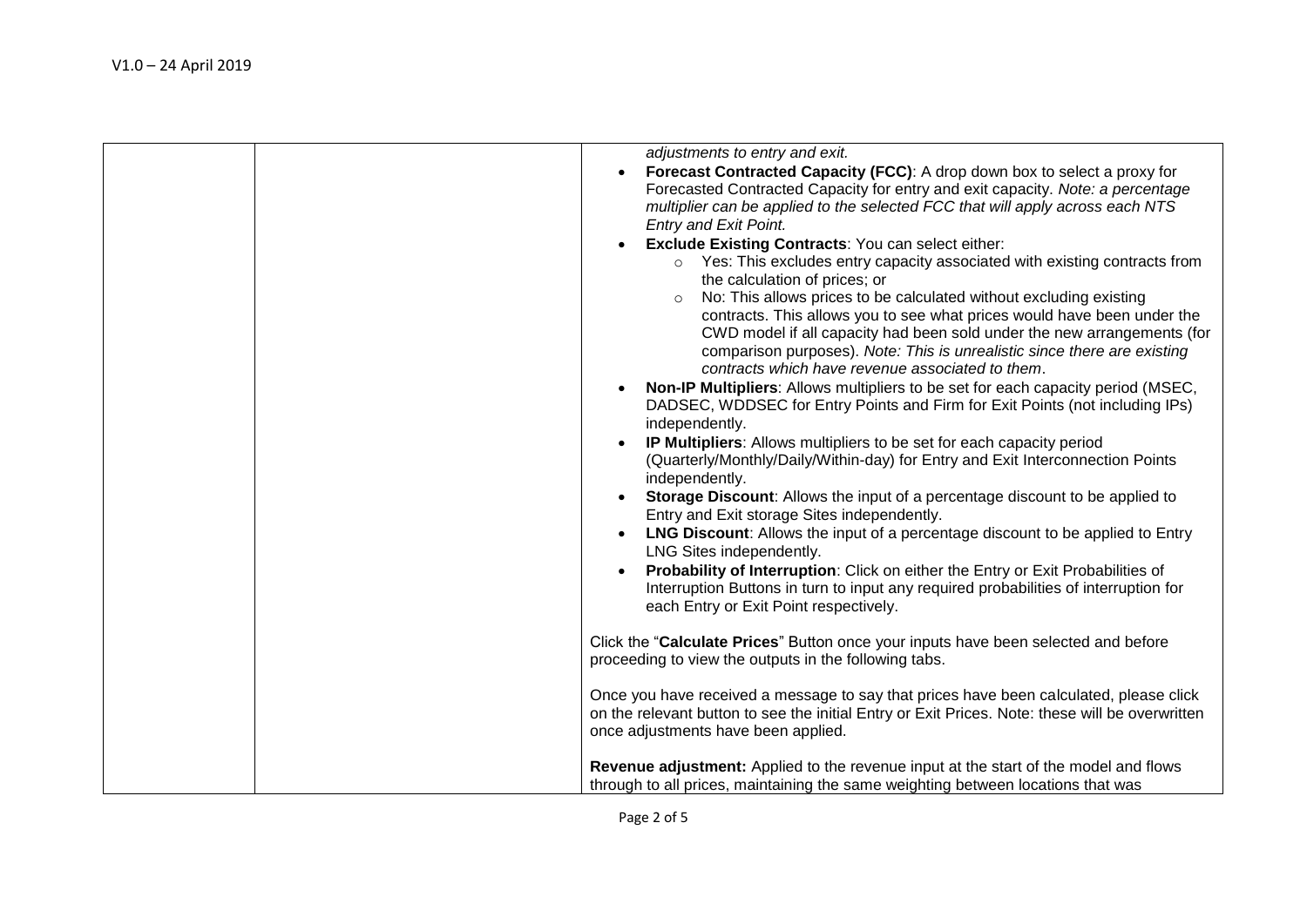|                              |                                                                                                                                                                                                                                                                                                                                                                                                                                                                                                                      | established with the initial run of the CWD model.                                                                                                                                                                                                                                                                                                                        |
|------------------------------|----------------------------------------------------------------------------------------------------------------------------------------------------------------------------------------------------------------------------------------------------------------------------------------------------------------------------------------------------------------------------------------------------------------------------------------------------------------------------------------------------------------------|---------------------------------------------------------------------------------------------------------------------------------------------------------------------------------------------------------------------------------------------------------------------------------------------------------------------------------------------------------------------------|
|                              |                                                                                                                                                                                                                                                                                                                                                                                                                                                                                                                      | Click the 'Set Adjustments' button.                                                                                                                                                                                                                                                                                                                                       |
|                              |                                                                                                                                                                                                                                                                                                                                                                                                                                                                                                                      | The model will then generate updated Reference and reserve prices based on the<br>adjustment selected and present the adjustment figure and updated expected recovery.                                                                                                                                                                                                    |
|                              |                                                                                                                                                                                                                                                                                                                                                                                                                                                                                                                      | Click on the relevant button to see the Entry or Exit Prices to view the Entry or Exit Prices<br>with the adjustments added.                                                                                                                                                                                                                                              |
| Entry Interruption<br>Prob's | This allows the Probability of Interruption<br>('Pro' factor) and the Adjustment factor (A) to<br>be set for each Entry Point, in accordance<br>with the calculation for Interruptible Capacity<br>reserve prices detailed in TAR NC Article 16.                                                                                                                                                                                                                                                                     | <b>Select Required Inputs:</b><br><b>Pro:</b> Probability of Interruption – Please enter a probability of interruption for each<br>Entry Point, please note that if cells are left blank the probability of interruption is<br>zero by default.<br>A: Adjustment Factor – note that this has been set to 1 for each Entry Point<br>following discussion in the workgroup. |
|                              |                                                                                                                                                                                                                                                                                                                                                                                                                                                                                                                      | Click on return to USER INPUTS to navigate back to the User Inputs tab                                                                                                                                                                                                                                                                                                    |
| Exit Interruption<br>Prob's  | This allows the Probability of Interruption<br>('Pro' factor) and the Adjustment factor (A) to<br>be set for each Exit Point, in accordance with<br>the calculation for Interruptible Capacity<br>reserve prices detailed in TAR NC Article 16.                                                                                                                                                                                                                                                                      | <b>Select Required Inputs:</b><br>Pro: Probability of Interruption - Please enter a probability of interruption for each<br>Exit Point, please note that if cells are left blank the probability of interruption is<br>zero by default.<br>A: Adjustment Factor – note that this has been set to 1 for each Exit Point<br>following discussion in the subgroup.           |
|                              |                                                                                                                                                                                                                                                                                                                                                                                                                                                                                                                      | Click on return to USER INPUTS to navigate back to the User Inputs tab                                                                                                                                                                                                                                                                                                    |
| <b>Entry Prices</b>          | Contains each of the steps in calculating the<br>reference price for a location (in p/kWh/a)<br>and then applies any multipliers and<br>storage/LNG discounts selected in the initial<br>'User Inputs' tab to generate reserve prices<br>for each capacity period (Yearly, Quarterly,<br>Monthly, Daily and Within-day) in addition to<br>the reserve price for Daily Interruptible<br>Capacity. Where an adjustment is selected<br>in the 'User Inputs' tab it will feed through<br>and update the prices generated | There are no user actions in this tab.<br>This tab shows the Entry Prices, you can navigate back to the User Inputs tab by clicking<br>on the 'Return to USER INPUTS' button                                                                                                                                                                                              |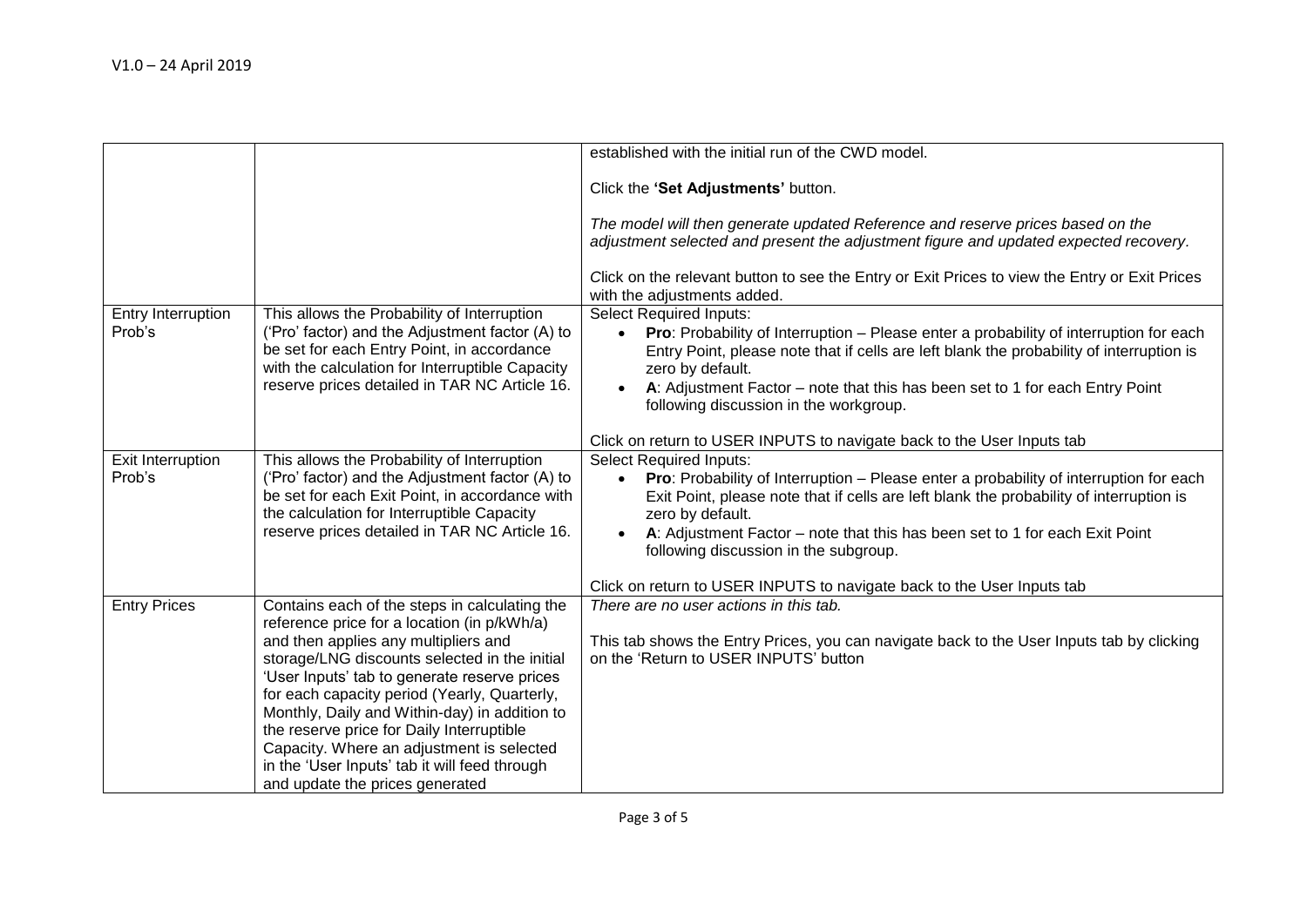|                                | accordingly.                                      |                                                                                             |
|--------------------------------|---------------------------------------------------|---------------------------------------------------------------------------------------------|
| <b>Exit Prices</b>             | Contains each of the steps in calculating the     | There are no user actions in this tab                                                       |
|                                | reference price for a location (in p/kWh/a)       |                                                                                             |
|                                | and then applies any multipliers and              | This tab shows the Exit Prices, you can navigate back to the User Inputs tab by clicking on |
|                                | storage/IP discounts selected in the initial      | the 'Return to USER INPUTS' button.                                                         |
|                                | 'User Inputs' tab to generate reserve prices      |                                                                                             |
|                                | for each capacity period (Yearly, Quarterly,      |                                                                                             |
|                                | Monthly, Daily and Within-day) in addition to     |                                                                                             |
|                                | the reserve price for Daily Interruptible         |                                                                                             |
|                                | Capacity. Where an adjustment is selected         |                                                                                             |
|                                | in the 'User Inputs' tab it will feed through     |                                                                                             |
|                                | and update the prices generated                   |                                                                                             |
|                                | accordingly.                                      |                                                                                             |
| <b>Entry Anticipated</b>       | This tab allows the user to estimate what the     | There are no user actions in this tab                                                       |
| Rev. Recovery                  | anticipated entry revenue recovery would be       |                                                                                             |
|                                | based on the prices generated and the             |                                                                                             |
|                                | adjustments set and estimates of how much         |                                                                                             |
|                                | capacity was booked between each capacity         |                                                                                             |
|                                | type.                                             |                                                                                             |
| <b>Exit Anticipated</b>        | This tab allows the user to estimate what the     | There are no user actions in this tab                                                       |
| Rev. Recovery                  | anticipated exit revenue recovery would be        |                                                                                             |
|                                | based on the prices generated and the             |                                                                                             |
|                                | adjustments set and estimates of how much         |                                                                                             |
|                                | capacity was booked between each capacity         |                                                                                             |
|                                | type.                                             |                                                                                             |
| <b>Entry Prices</b><br>Summary | This tab gives the summary of the Entry<br>Prices | There are no user actions in this tab                                                       |
| <b>Exit Prices</b>             | This tab gives the summary of the Exit            | There are no user actions in this tab                                                       |
| Summary                        | <b>Prices</b>                                     |                                                                                             |
| <b>Cost Allocation</b>         | This tab gives the Cost Allocation                | There are no user actions in this tab                                                       |
| Assessment 0678                | Assessment (CAA) as per the calculation in        |                                                                                             |
|                                | TAR for MOD678                                    |                                                                                             |
| <b>Current Entry</b>           | This tab gives the Current Entry Capacity         | There are no user actions in this tab                                                       |
| Charges                        | and Commodity Charges for information only        |                                                                                             |
| <b>Current Exit</b>            | This tab gives the Current Exit Capacity and      | There are no user actions in this tab                                                       |
| Charges                        | Commodity Charges for information only            |                                                                                             |